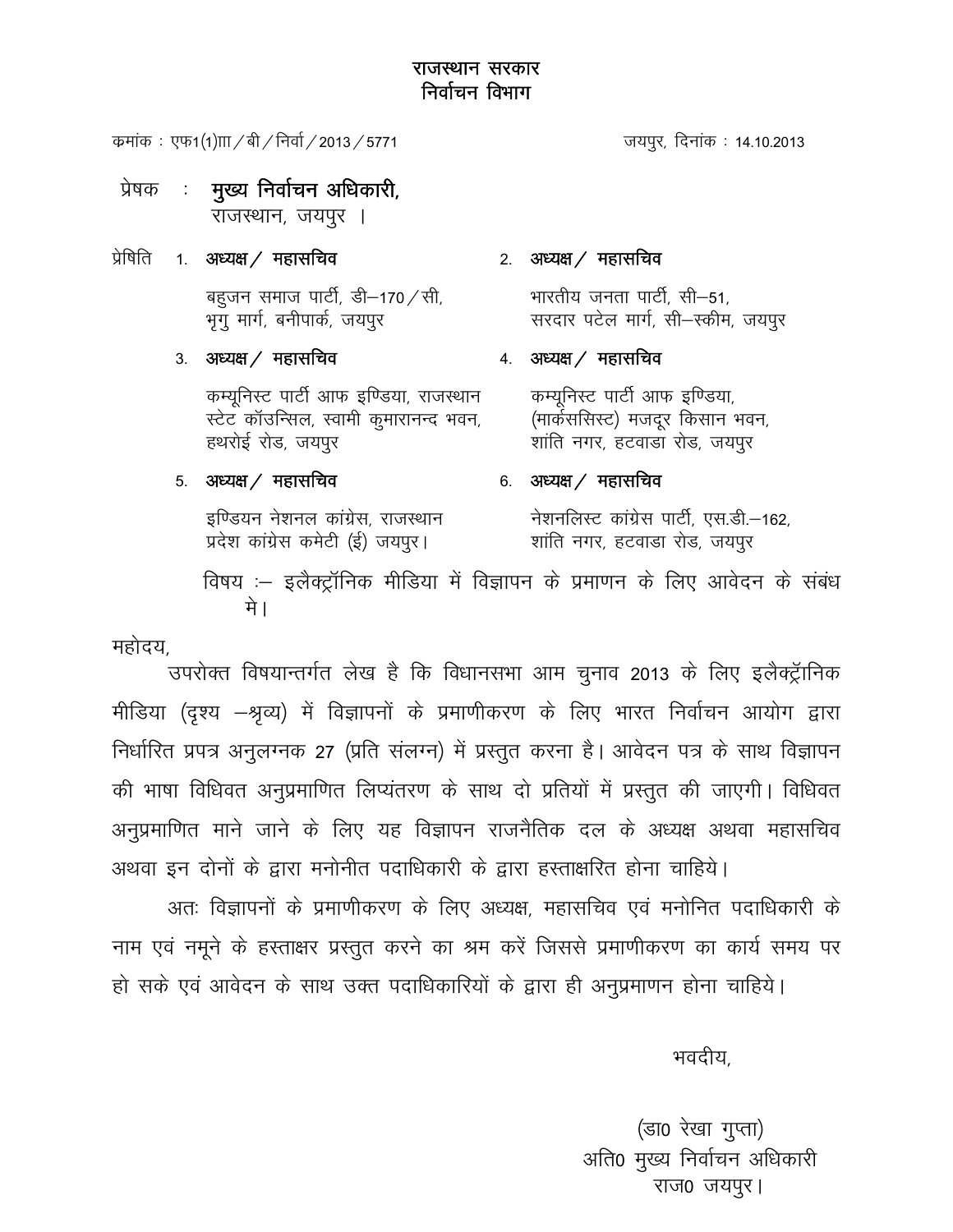## **Annexure-27**

## **APPLICATION FOR CERTIFICATION OF ADVERTISEMENT**

## **I.**

| (i)    |                                                                                                                                                    |
|--------|----------------------------------------------------------------------------------------------------------------------------------------------------|
| (ii)   | Whether the advertisement is by a political party, contesting candidate<br>any other person/group of persons/ association/organization/Trust (give |
| (iii)  | (a) In case of political party, the status of the party:-<br>(whether recognized National/State/unrecognized party)                                |
| (b)    | In case of a candidate, name of the Parliamentary :- ___________________________<br>Assembly Constituency from where contesting                    |
| (iv)   | Address of Headquarters of political party group :- _____________________________<br>of body of persons, association organization/Trust            |
| (v)    | Channels/cable networks on which the advertisement is proposed to be                                                                               |
| (vi)   | (a) Is the advertisement for the benefit of prospects of election of any<br>candidate (s) :- $\_\_\_\_\_\_\_\_\_\_$                                |
| (b)    | If so, give the name (s) of such candidate (s) with full address and name<br>$(s)$ of constituency (ies):- $\frac{1}{s}$                           |
| (vii)  |                                                                                                                                                    |
| (viii) | Language (s) used in the advertisement (advertisement is to be<br>submitted with two copies in electronic form along with a duly attested          |
| (a)    | $(i)$ Title of advertisement :- $\_$                                                                                                               |
| (b)    | (ii) Cost of production of the advertisement:-___________________________________                                                                  |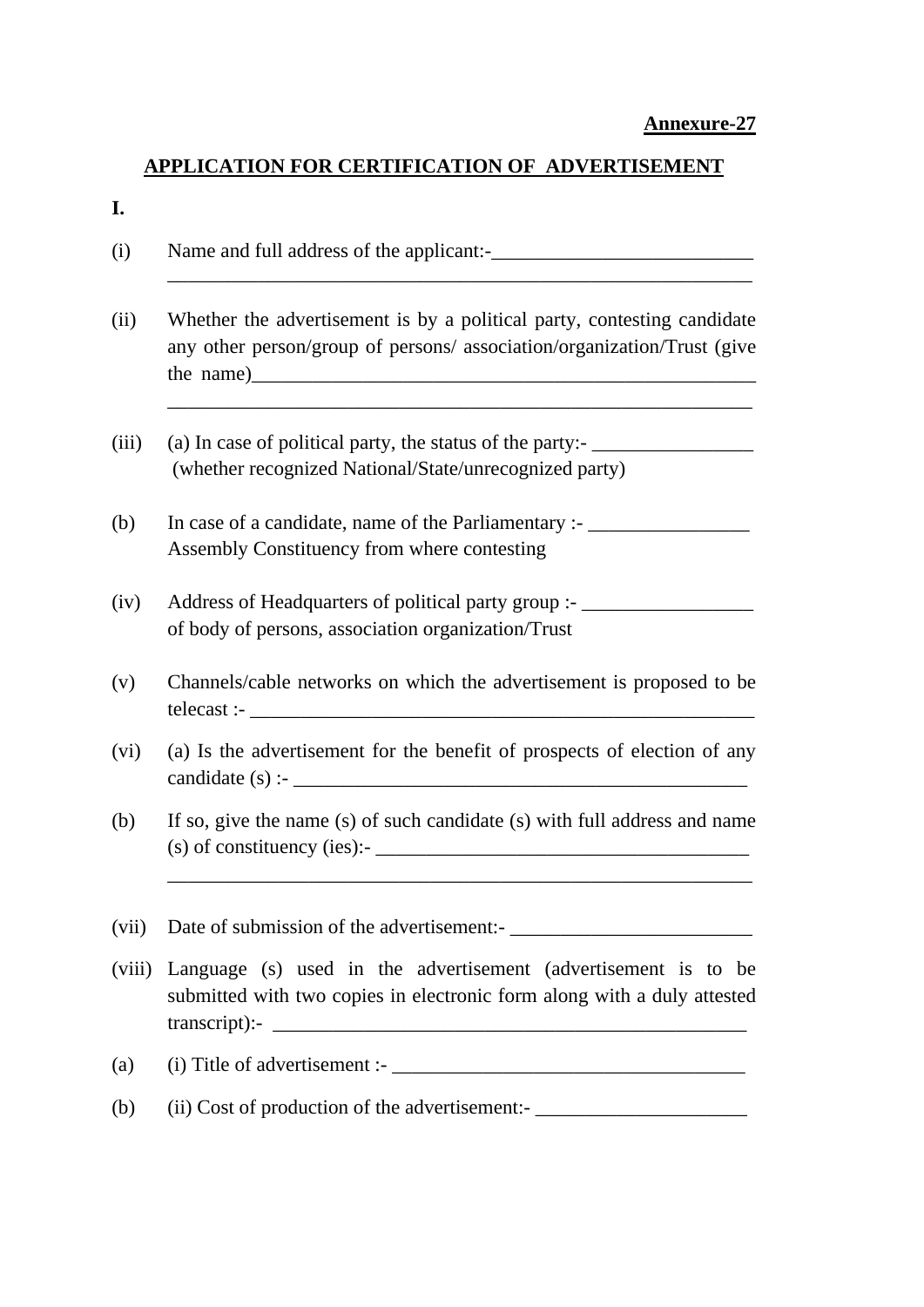(c) (iii) Approximate cost of proposed telecast with the breakup of number of insertions and rate proposed for each such insertion :- (Rupees)

\_\_\_\_\_\_\_\_\_\_\_\_\_\_\_\_\_\_\_\_\_\_\_\_\_\_\_\_\_\_\_\_\_\_\_\_\_\_\_\_\_\_\_\_\_\_\_\_\_\_\_\_\_\_\_\_\_\_

| (d)                         | (iv) Total expenditure involved (In Rupees):-                                                                                                                                                                                  | (In numerals)<br>$\int$ (In words) |  |
|-----------------------------|--------------------------------------------------------------------------------------------------------------------------------------------------------------------------------------------------------------------------------|------------------------------------|--|
| Η.                          |                                                                                                                                                                                                                                |                                    |  |
| I,<br>Shri/Smt.             |                                                                                                                                                                                                                                | (full)                             |  |
|                             | and the matrix and the matrix of the matrix of the matrix of the matrix of the matrix of the matrix of the matrix of the matrix of the matrix of the matrix of the matrix of the matrix of the matrix of the matrix of the mat |                                    |  |
| way of cheque/demand draft. | related to the production and telecast of this advertisement will be made by                                                                                                                                                   |                                    |  |
|                             |                                                                                                                                                                                                                                | Signature of the applicant         |  |
| Place:-                     |                                                                                                                                                                                                                                |                                    |  |
| Date:-                      |                                                                                                                                                                                                                                |                                    |  |
|                             |                                                                                                                                                                                                                                |                                    |  |
|                             | Designation:                                                                                                                                                                                                                   |                                    |  |

|     | Telephone No: | Mobile No: |
|-----|---------------|------------|
|     | E-Mail ID     |            |
| TTT |               |            |

Full Address : \_\_\_\_\_\_\_\_\_\_\_\_\_\_\_\_\_\_\_\_\_\_\_\_\_\_\_\_\_\_\_\_\_\_\_

#### **III.**

(Applicable for advertisement by a person/persons, other than a political party of a candidate)

**I.** Shri/Smt. \_\_\_\_\_\_\_\_\_\_\_S/o/D/o/W/o\_\_\_\_\_\_\_\_\_\_\_\_\_\_\_\_ (full address) and affirm that the hereby state and affirm that the advertisement (s) submitted herewith is not for the benefit of any political party or any candidate and that this advertisement (s) has I have not been sponsored/commissioned or paid for by any political party or a candidate.

#### **Signature of the applicant**

| Place:-<br>Date:- |                               |             |  |
|-------------------|-------------------------------|-------------|--|
|                   | Designation : $\qquad \qquad$ |             |  |
|                   | Full Address:                 |             |  |
|                   | E-Mail ID                     | Mobile No : |  |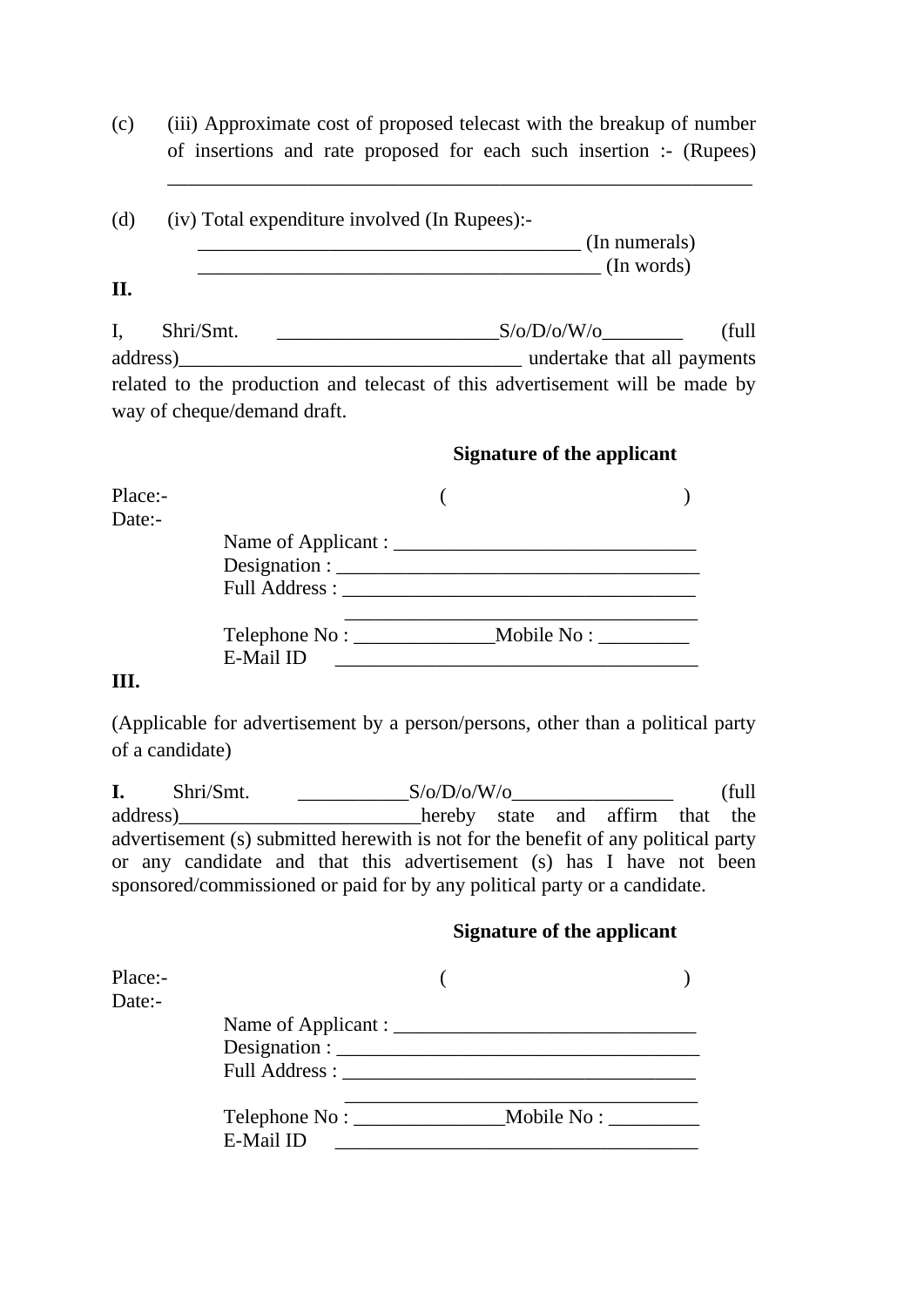## अनुलग्नक–27

# विज्ञापन के प्रमाणन के लिए आवेदन

| (i) | आवेदक का नाम और पूरा पता :                                                                                                                                            |
|-----|-----------------------------------------------------------------------------------------------------------------------------------------------------------------------|
|     | (ii) क्या यह विज्ञापन किसी राजनीतिक दल से निर्वाचन लड़ने                                                                                                              |
|     | वाले अभ्यर्थी, किसी अन्य व्यक्ति/व्यक्तियों के समूह/संघ/                                                                                                              |
|     | संगठन/न्यास द्वारा दिया गया है? (नाम लिखें) :- ---                                                                                                                    |
|     | (iii) (क) यदि राजनीतिक दल है, तो उसकी स्थिति :–                                                                                                                       |
|     | (क्या यह मान्यता प्राप्त राष्ट्रीय / राज्य / गैर मान्यता प्राप्त दल है)।                                                                                              |
|     | (ख)  यदि कोई अभ्यर्थी है, तो उस संसदीय ⁄ विधान सभा                                                                                                                    |
|     | निर्वाचन क्षेत्र का नाम, जहां से निर्वाचन लड़ा है :–                                                                                                                  |
|     | (iv) राजनीतिक दल, समूह या व्यक्तियों के निकाय,                                                                                                                        |
|     | संघ/संगठन/न्यास के मुख्यालयों का पता :–                                                                                                                               |
|     | (v) चैनलों / केबल नेटवर्को के नाम, जिन पर इस विज्ञापन का प्रसारण प्रस्तावित है :–                                                                                     |
|     | (vi) (क) क्या यह विज्ञापन किसी अभ्यर्थी (अभ्यर्थियों) के संभावित निर्वाचन लाभ के लिए है?---                                                                           |
|     | (ख) यदि हॉ, तो ऐसे अभ्यर्थी (अभ्यर्थियों) का नाम, पूरा पता                                                                                                            |
|     | तथा निर्वाचन क्षेत्र (क्षेत्रों) के नाम(नामों) के साथ प्रदान करें :–                                                                                                  |
|     | (vii) इस विज्ञापन के प्रस्तुतीकरण की तिथि :–                                                                                                                          |
|     | (viii)इस विज्ञापन की भाषा (भाषाएं) (विधिवत् अनुप्रमाणित लिप्यंतरण के साथ विज्ञापन इलेक्ट्रॉनिक                                                                        |
|     | रूप में <b>''दो प्रतियों''</b> के साथ प्रस्तुत किया जाएगा)।                                                                                                           |
|     | (i) विज्ञापन का शीर्षक : $-$<br>(क)                                                                                                                                   |
|     | $(ii)$ विज्ञापन निर्माण की लागत :-<br>(ख)                                                                                                                             |
|     | प्रसारित किए जाने की बारंबारता का विवरण व प्रत्येक बार दिखाए जाने की<br>$(\Pi)$<br>(iii)<br>प्रस्तावित दर के साथ प्रस्तावित प्रसारण की अनुमानित लागत : (रुपये) ------ |